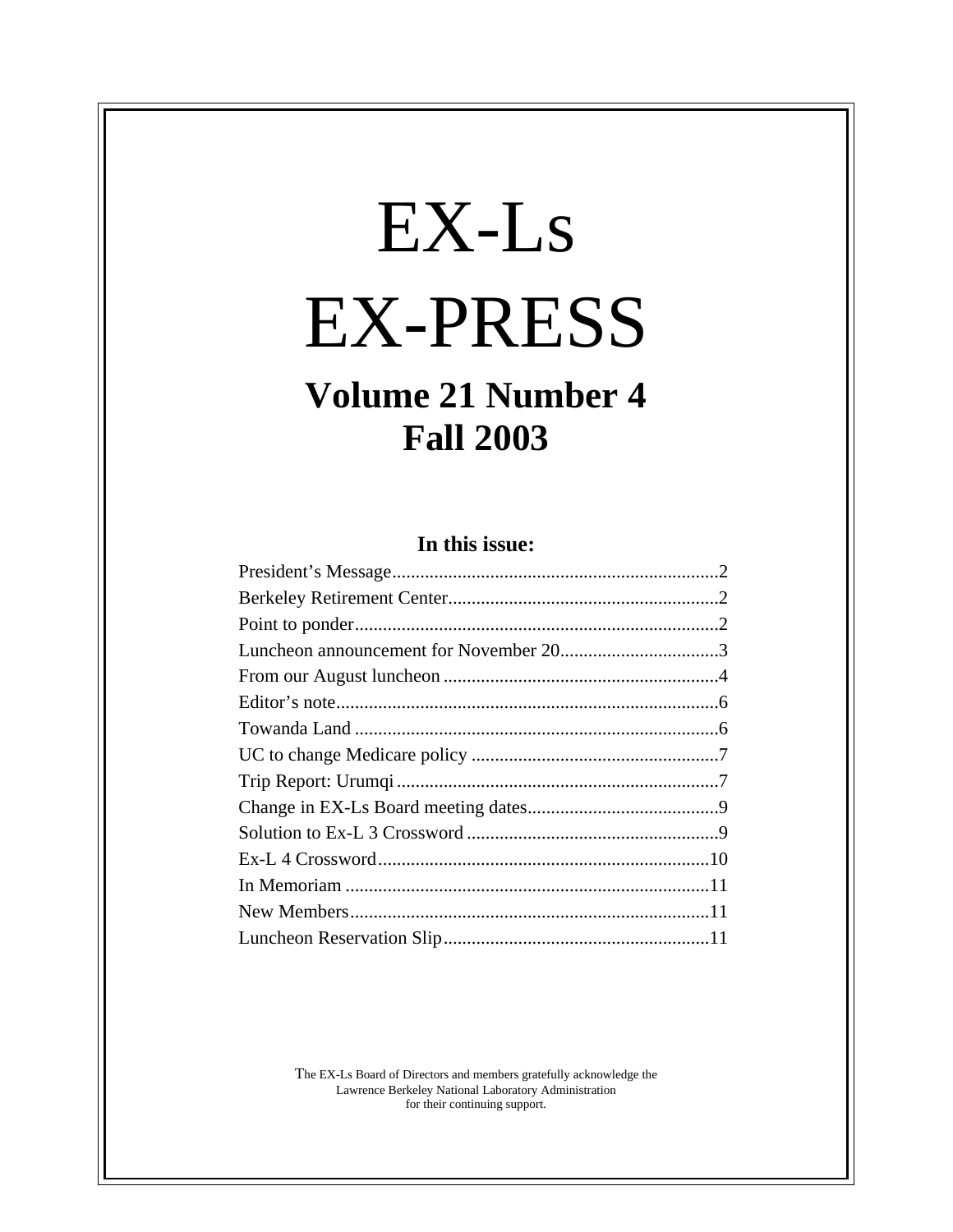Volume 21 #4: Fall 2003 (Published October 2003)

# **PRESIDENT'S MESSAGE Bob Fulton**

This is my last President's message and I would like to thank all the members for putting up with me for the past year. It has been interesting, with sudden changes in our schedules for various reasons, but we have all muddled through once again. I'd also like to thank the other board members for their help in the past year, and especially our treasurer, Bud Larsh, our Editor, Dave Stevens, our Activities Chair, Inge Henle, and our new secretary Eleanor Dahl. And Dick Baker has done an exceptional job this year in updating our Ex-L Express web page, including using a large type font that we can read on a computer screen. You can access it at www.lbl.gov/exlexpress. My thanks also to Terry Powell, our LBNL Representative, who has given me much assistance over the last two years.

Sig Rogers will be moving up to the Presidency and Gene Binnall to first Vice President, but because I'm writing this before the October Board meeting, I can't introduce you to our new candidate for second Vice President. That will have to be a surprise for the November luncheon.

I would like to remind you again that Richard Takahashi, LBNL Benefits Manager, and Sally Benson, Facilities Division Director, have provided funds for LBNL retirees to have access to the activities and programs of the UCB Campus Retirement Center again this year. Take advantage of the Center when you can.

[Stop Press: Candidates for elective Board positions for the coming year are: President: Sig Rogers; First VP: Gene Binnall; Second VP: John Kadyk; Secretary: Eleanor Dahl; Treasurer: Bud Larsh; Activities Chair: Inge Henle. //dfs]

# **Lab Renews Retirement Center Contract**

The Lab has renewed the Berkeley Retirement Center contract for the 2003-2004 fiscal year on a per capita basis. However, they would like to base future contracts on value received. To this end, Richard Takahashi of LBNL and Shelley Glazer of the Center will be devising a questionnaire to determine the level and value of the use made of the Center by LBNL retirees. We strongly urge you to fill out and return this questionnaire when it arrives, especially if you are interested in seeing the Lab continue its support of our membership in the Center.

# **Point to Ponder**

Your home computer probably has more computing power than all the computers installed at the Lab combined in 1965 or '70: It's certainly faster, has at least an order of magnitude more memory, occupies less than 2% of the floor space (far less than 1% if all the peripherals are counted), and cost about 0.02% as much as the Lab's first CDC 6600! And it's more reliable and easier to use, too.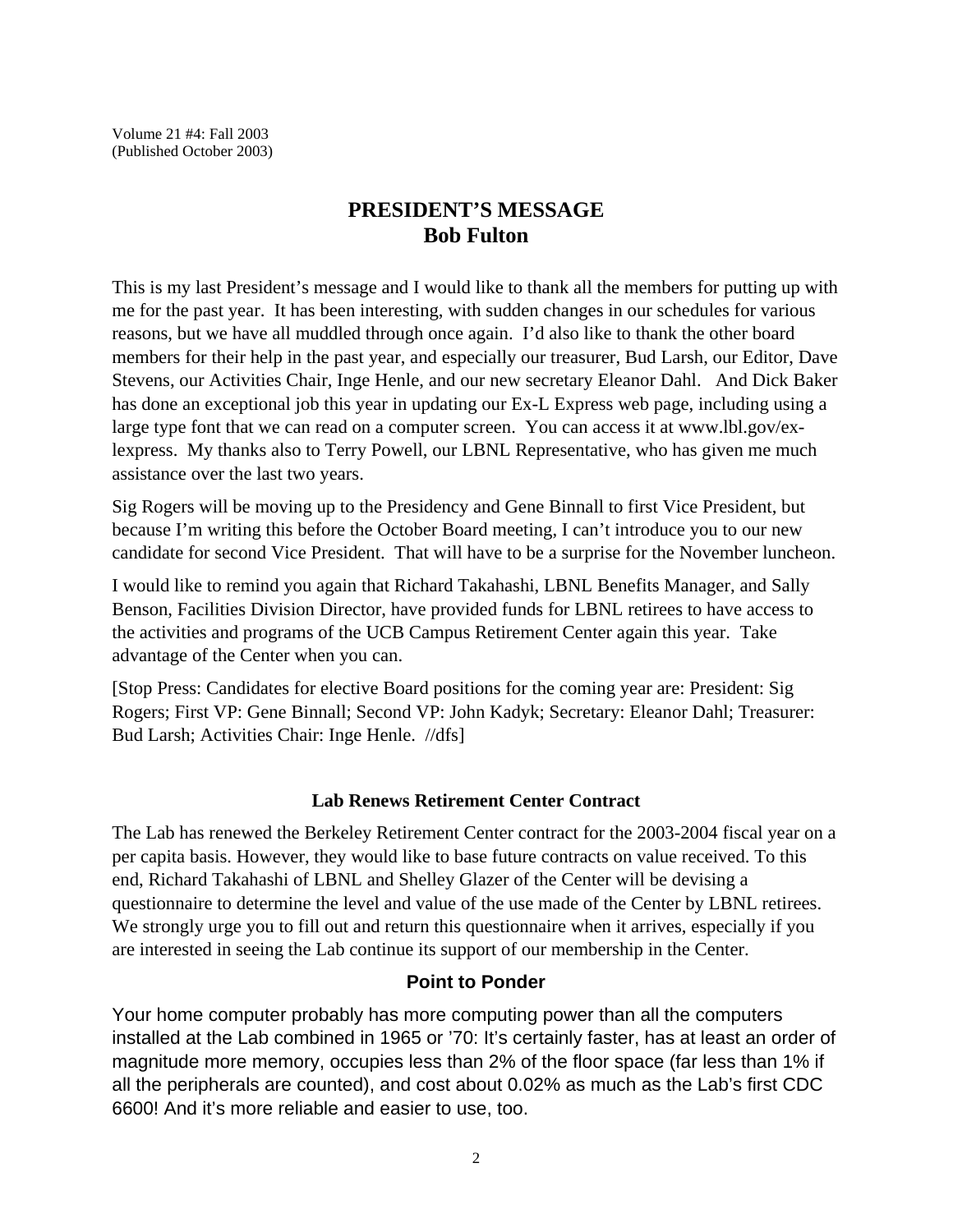

**2003 Fall Lunch**

- **Date: Thursday, November 20, 2003**
	- **Where: Spenger's Fresh Fish Grotto 1919 Fourth St. Berkeley**
	- **Time: No-host Bar: 11:30 AM Lunch Served: 12:00 Noon**
	- **Speaker: Dr. Antoni (Tony) Tomsia, MSSD**
	- **Subject: Better knees and hips through improved implants**
	- **Menu: Bay Shrimp Louie Salad (with cup of chowder) Parmesan Petrale Sole w/ Lemon Caper Butter (with dinner salad) Flatiron Steak w/mushroom demi-glaze (with dinner salad)**
	- **Cost: \$18 per person (PREPAID)**
	- **Reservations: Payable to EX-Ls. Send to Inge Henle 820 Villa Lane #3 Moraga, CA 94556**

**Spenger's management policy makes it absolutely imperative that they receive reservations by November 14, 2003**

**(Reservation slip on last page)**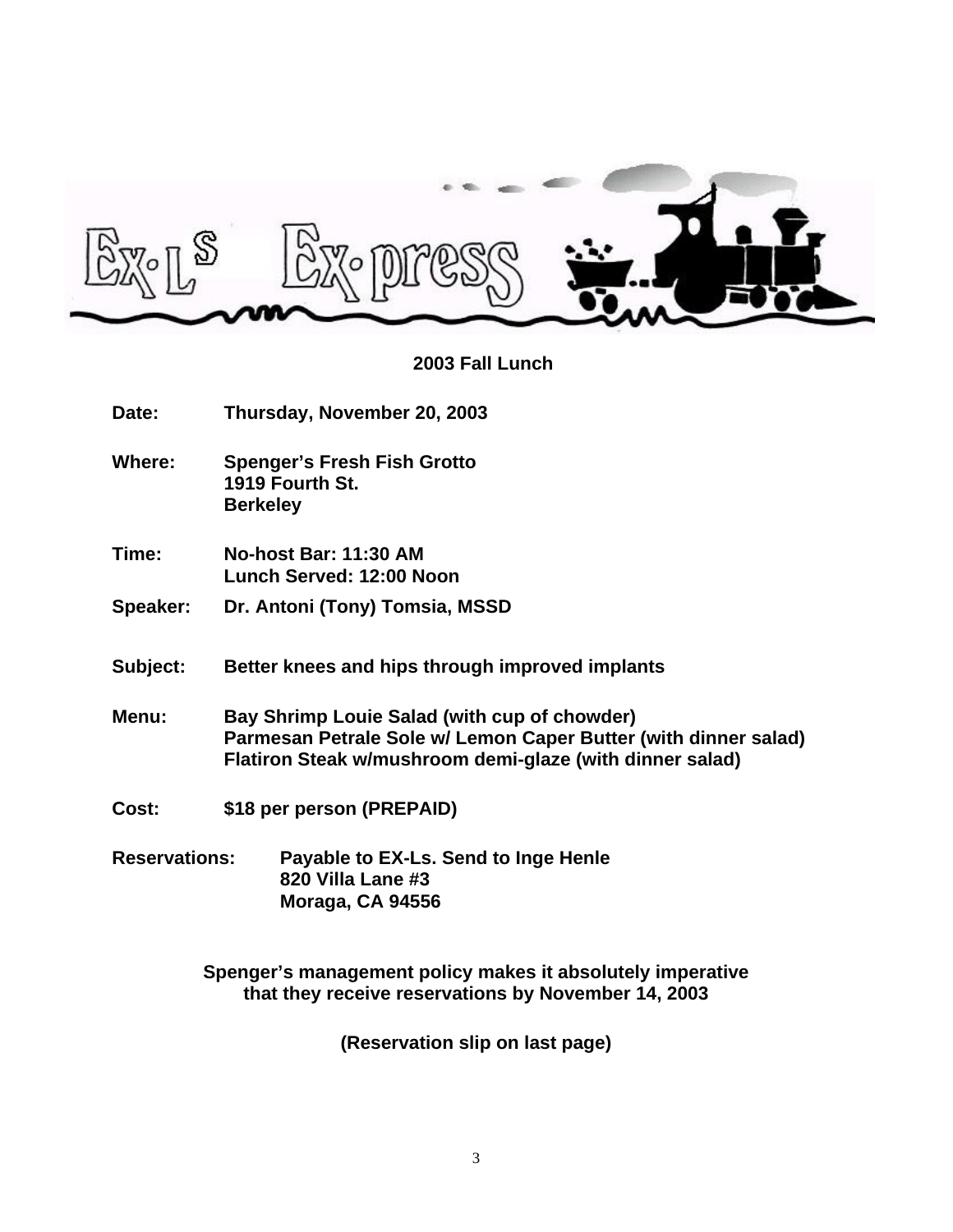## **From our August lunch**

*Reported by Sig Rogers, EX-Ls First VicePresident*: Dr. Michael Siminovitch of the Berkeley Lab's Environmental Energy Division presented a talk on his work developing the Berkeley Lamp and his efforts to form partnerships to bring efficient lighting to the market place. One sixth of the total energy consumption in the U.S. is lighting. A particularly bad example of poorly-designed lighting is the ubiquitous inexpensive halogen torchiere that not only is an energy hog but also is a severe fire hazard. Michael was able to persuade Stanford University to replace all halogen torchieres in their dormitories with Berkeley fluorescent lamps. This was the first large-scale installation of the Berkeley lamp.

Many building office spaces are currently equipped with overhead fluorescent lights that, while they are more efficient than incandescent lamps, are at best a compromise, because they cause harsh shadows, reflections, inadequate light for close work, and too much for background lighting. A lamp had to be developed that was user friendly, pleasing to look at and met both the need to provide adjustable "up" lighting (for reflection off the ceiling) and adjustable "down" lighting for reading or other close work. Thus the Berkeley Table Lamp evolved. At full power, the two-lamp fluorescent system exceeds the combined luminous output of a 300 watt halogen lamp and a 150 watt incandescent lamp while using a quarter of the energy. If you are a Southern California Consolidated Edison power customer you can get the lamp free. It sells for \$150. The lamp has found wide use in Death Valley, Yosemite, and Fort Mason National Parks, Wisconsin VA hospital, and major offices of the City of Berkeley. Combining it with a plug-based occupancy sensor increases the energy savings.

Another area Siminovitch is pursing is the hotel industry. He is trying to break my habit (apparently shared by many others) of leaving the hotel bathroom light on and cracking the door open just enough to let me find it in the middle of the night. Based on actual power utilization measurements it was found that hotel bathroom lighting was a significant percentage of the total power. Currently under development is a bathroom light switch that turns itself off after one hour. This is combined with low power LED lamps that provide enough light to enable you to find your way to the switch.

On his list for future work are residential and military housing, porch lights, and kitchen lighting.

*Table Hopping in August (by Guest Roving Correspondent Winnie Baker, reluctantly substituting for Shirley Ashley)*: Don and Yvonne Blackman spent a week in Kauai in April. In June they went to Yvonne's 50th Class reunion in Coronado, where they were given diplomas along with the current graduating class. The functions were 24/7 for four days straight! Next on the horizon for this busy couple are the Annual Air Races held at the Stead Air Base 30 minutes north of Reno on September 6. They meet six other couples there and Don says the men go to the air races, while the women shop 'til they drop.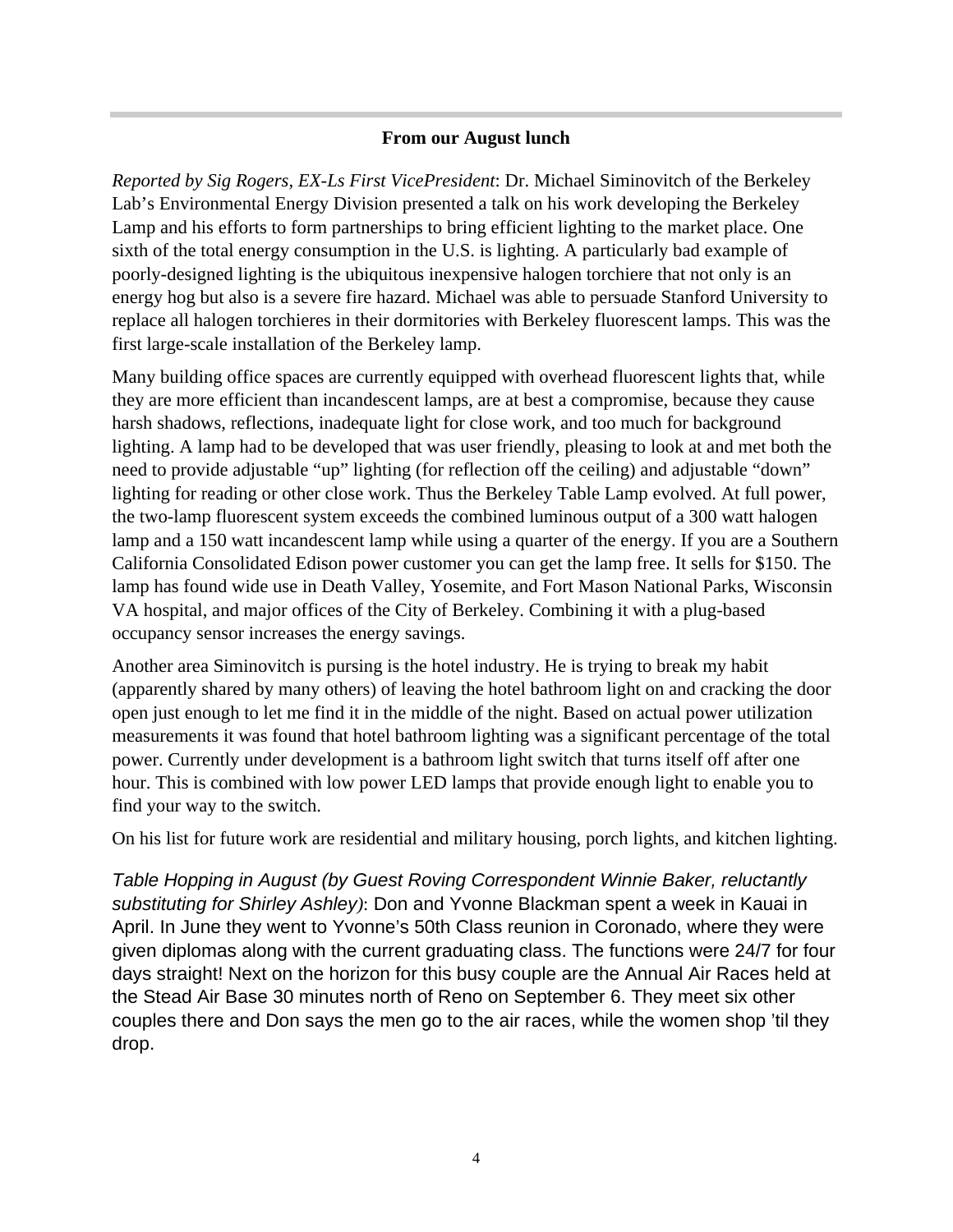Don Prestella is back and well. He claims he is on a 365 day vacation! Frank and Maxine Garnier, along with Maxine's sister Barbara Amesbury (also an LBL retiree) are planning a family reunion in Tahoe in September.

Bob and Barbara Kaufmann took a river cruise up the mighty Mississippi recently. They embarked in New Orleans and traveled all the way to Memphis, stopping at various ports along the way. The cabins are all outside with great views. This was their second river cruise and they had such a good time they will be going again next year.

Al Amon and his wife, Betty, visited family in Florida recently. He said one week in Florida is enough! Kay "Ducky" Lucas will be visiting the tiny town of Oxford in Maryland come October. Lucky Jo Barrera will be taking off on a two week Princess Alaskan cruise in just a few days. Tom and Marcia Beales just returned from Oaxaca, Mexico. They were there with eight of Marcia's friends and their spouses.

Cindy and Sig Rogers were in Hawaii in February. Cindy was heading to Virginia as we spoke, but will be back here to be with her daughter when she delivers their grandchild. Bill Bigelow was looking as young as ever; it is hard to believe he will be celebrating his 94th birthday next month. Happy birthday, Bill!

Igor Blake went to Laos, Vietnam, and Cambodia in February.

Winnie Baker will be celebrating her 45th class reunion with a Baja cruise (with stops in Catalina and San Diego) in October. She and husband Tracy celebrated their 20th wedding anniversary at the Heritage House in Mendocino in June; this is were Tracy got down on bended knee and proposed to Winnie 21 years ago.

#### *Luncheon Attendees:*

Jose Alonso Al Amon John Anderson John Apps Bob Avery Bill Baker Dick Baker Winnie Baker Josephine Barrera Tom Beales Bill Bigelow Gene & Myrna Binnall Bob & Elizabeth Birge Don Blackman Igor Blake Stan Boyle Kay Bristol Dick Burleigh

Katie Clevenger Buttner Rod Byrns Chet Cernac John & Ginnie Chin Winifred Corniea & guest Gerald Adamson Janis & Ned Dairiki Doug Drummond Bill & Wally Everette Warren & Averil Faust Jack & Darlene Franck Robert & Beverly Frias Bob Fulton Frank & Maxine Garnier Bill Gilbert Lee Glasgow Jim Haley Inge Henle

Winnie Heppler Egon Hoyer Roger & Lois Hughes Nylan Jeung John Kadyk Robert & Barbara Kaufmann Al & Alna Kleid Al Kleven Bud Larsh John & Barbara Lax Ken Lou Kay Lucas Yosh Maruyama Bob Meuser Torlief Myhrer Conway Peterson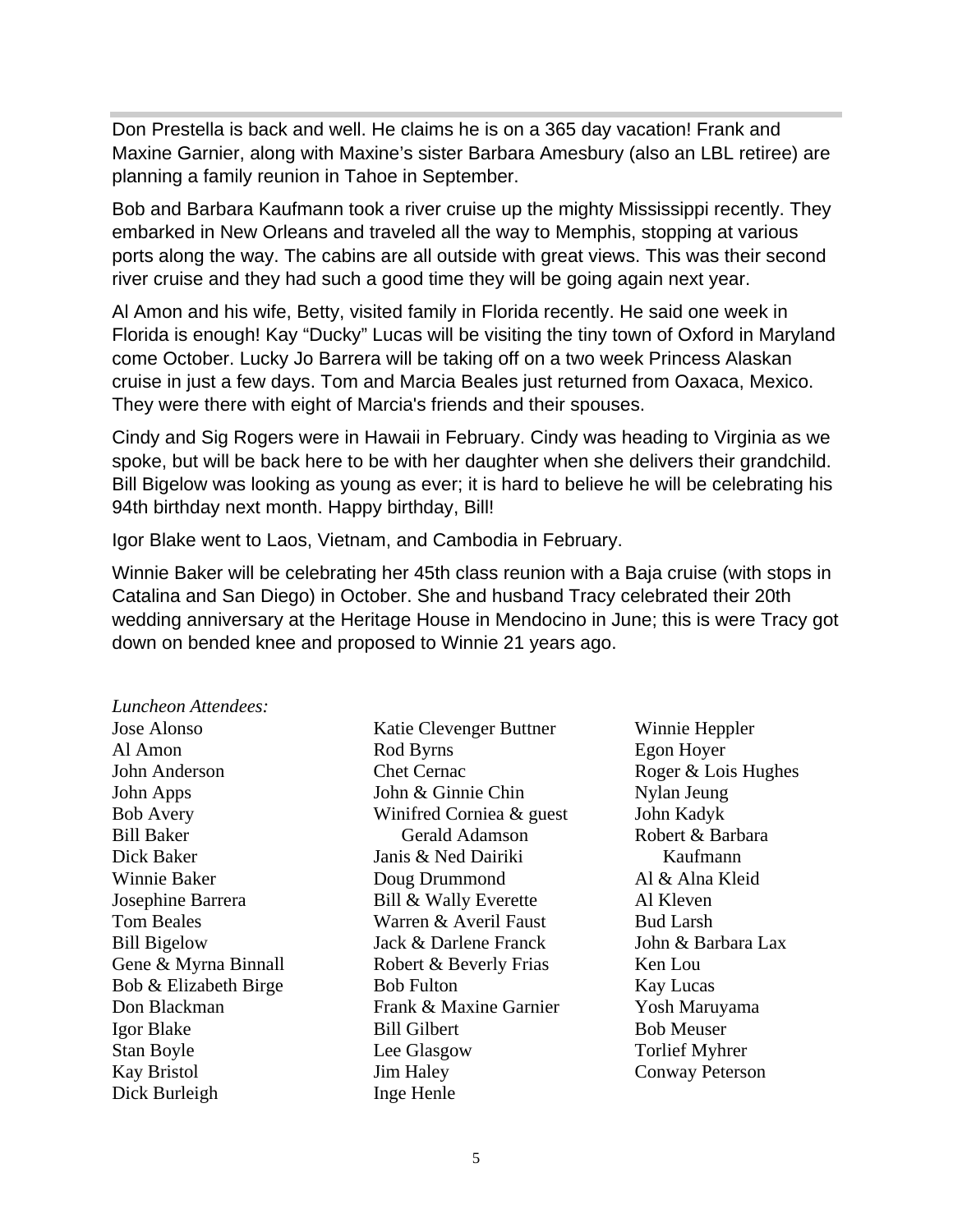Terry Powell & guest Don **Medley** Patti Powers-Risius Don Prestella Ed Reioux

Sig & Cindy Rogers Stephanie Roth Elmer Silva Dave & Sally Stevens Hugh and June Stoddart Gertrude Young Speaker Michael Siminovitch & guest Pen Randry

#### **Editor's Note**

Beginning with this issue the *In Memoriam* box on the penultimate page will list all former employees whose deaths have been reported to the editor during the preceding quarter. (It was former practice to list only EX-Ls members.) Comments on this, or any other editorial practice are welcome. And as always, articles or ideas for articles may be submitted via e-mail (stevens@LMI.net or david\_stevens@comcast.net) or snail-mail to Dave Stevens, 1107 Amador Ave, Berkeley, CA 94707, or even telephone (510-524-2904). Thanks—

dfs

#### **TOWANDA LAND**

#### **(DANGER! 66 AND RUNNING 66)**

(or Getting Lost in Towanda, a town in IL that might be bigger than a square mile)

Thursday, April 17, 7AM; a later hour than usual for a rousal. Blame it on Tony Smith, whose hospitality at Club 66 caused the consumption of a couple of extra brews. (Where's that Club 66 T-shirt you promised to send me Tony?). And yes, it is raining yet again still. Just enough to get the road surfaces wet enough to allow Bike Blue's rear tire to spray a streak up the middle of the back again on the ride back home to Van Lia after this morning's six-mile run, which was supposed to commence at 6AM. Oh well, we'll use CA time this morning and start out at 8 after some runners' oatmeal and molasses coffee.

Be running through Towanda IL this morning. Well, actually on the NW side where Route 66 curves around. But if memory serves me right, there is an older adjacent Route 66 that does go through town, called *Memory Lane*. If I leave the main road about a block before the end of town and go about a 100-feet across a lawn. I can get to a street that leads to it. After running a couple of blocks on the street that I had estimated to be the right one, I noticed things didn't really look right. This feeling was reinforced when the pavement ended and I had to run across the RR tracks to continue. I remembered the RR tracks along Memory Lane as being on the right. Now they are on the left and we are running out of town. I must have picked the wrong lawn and cut across a block too soon. No problem, Blue is hidden in the tick-infested poison ivy alongside the tracks and I'm still headed in the right direction.

A couple of horses, who seem perfectly content in the cool morning breeze and the light rain, wonder what I'm doing as I run by them towards a turn in the road...that goes in the wrong direction. But about a 1/4-mile ahead it looks like it turns back in the right direction again. Which it does—temporarily. And I can't see any telephone poles anymore, anywhere. Nothing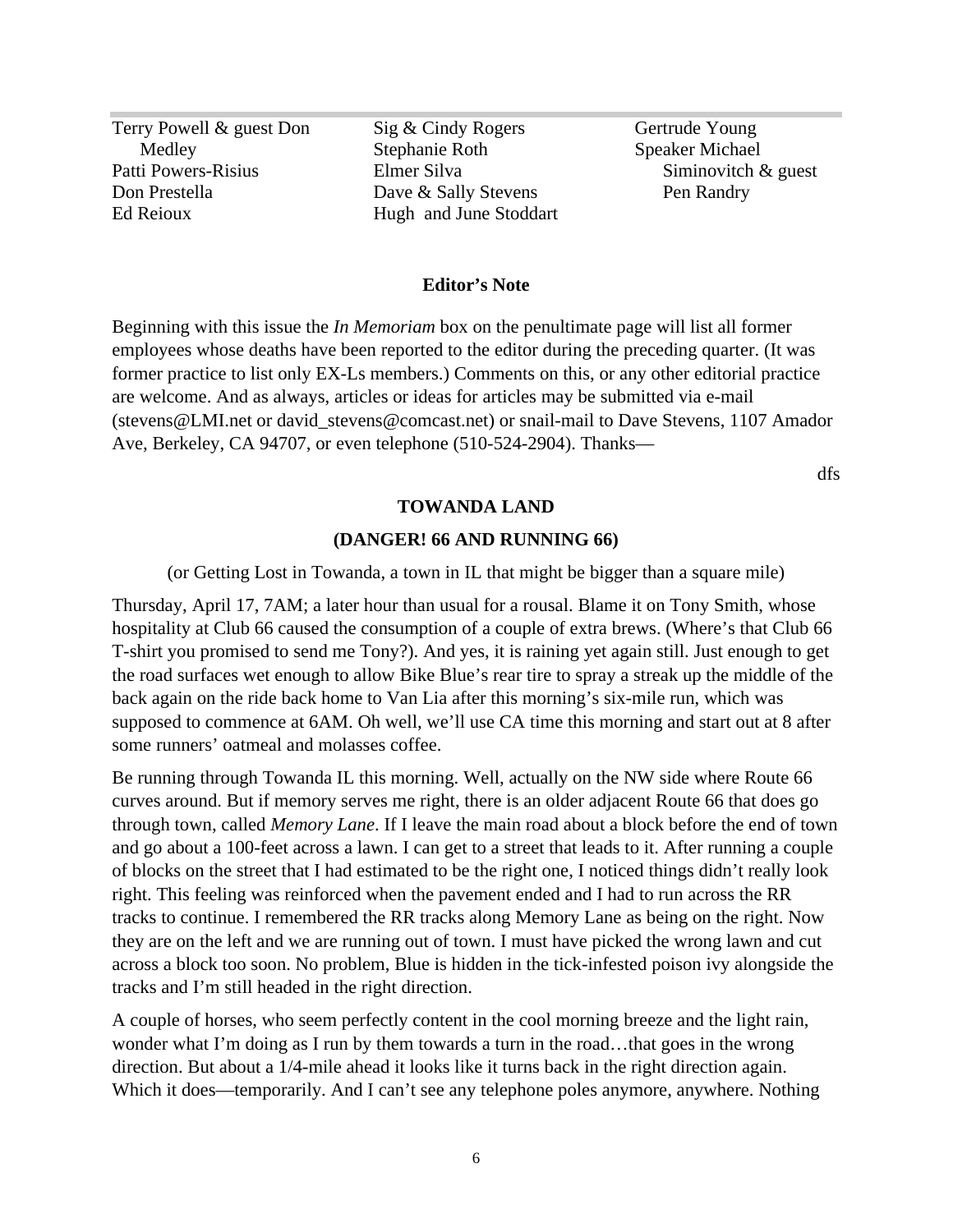like "unspoiled farmland". (That reminds me of another oxymoron that I saw on a sign yesterday. Or was it the day before? "State Property - NO TRESPASSING".) But another 1/2 mile and some eyestrain brings them tell-tale TP poles back into view again along a row of trees dead ahead, and also another right-angle turn in the road. A long look down the road at the turn reveals a nice long, straight, stretch of pavement as far as the eye can see in that same wrong direction. But, alas, at an angle to the left, and a quarter-mile across a farmers barbed-wire fenced freshly plowed field, lies the appearance of a RR track through the mist. Ten minutes later, standing taller between two glistening steel rails with very muddy running shoes, a decision needs to be made. Run right or run left?

Considering the odd-ball route versus the time lapsed on the running watch, a good bet is right. Guess what another ten minutes reveals, yep, a beautiful and spiffy clean baby-blue bicycle, coincidentally named Blue, ready to be dragged through the mud (Blue possesses the odometer that keeps track of our mileage, so must return by the same route). Guess what else we figured out: *Memory Lane* is not only not in Towanda, it's not even today….It's in Lexington, the town I ran through yesterday. I wasn't a block too soon. I was a town too late. That *was* only two extra brews—right Tony?

Geores Buttner

[Editor's note: Geores was featured in at least two California newspapers as his run neared its scheduled end: The LA Times Orange County edition of October 7 and the Contra Costa Times (no discernable date on the cutting that was sent to me).]

# **UC to change Medicare Policy**

For some years it has been UC policy to allow annuitants [the Official term that includes retirees] and family members who were eligible for Medicare Part B to pay a monthly "offset" penalty in lieu of enrolling in Part B without losing their UC-sponsored medical coverage. This policy is about to be discontinued: Beginning January 1, 2004, those who do not enroll in Medicare Part B when they become eligible **will be permanently deenrolled from UC-sponsored medical coverage**. In addition, the offset penalty for those who have already become eligible for Part B but have elected not to enroll will be increased from \$110/person to \$161/person until they enroll in Part B, also effective 1/1/04. Furthermore, it is expected that the penalty will increase every year for at least the next three years. If you have questions about this, or any other UC medical policy, please contact UC Customer Service (800-888-8267) directly or your Lab-supported Health Care Facilitator, Loida Bartolome-Mingao (510/486-6997, hcf@lbl.gov). (Note: As of September 15, the UC Benefits website had NOT been updated to reflect this change.)

# **Trip Reports A Journey from the West; I: Urumqi** Dave Stevens

Since the reopening of China to tourism, most of us with an interest in China have read of Beijing (and the Great Wall, the Forbidden City, and Tian'anmen Square) and Xi'an (and the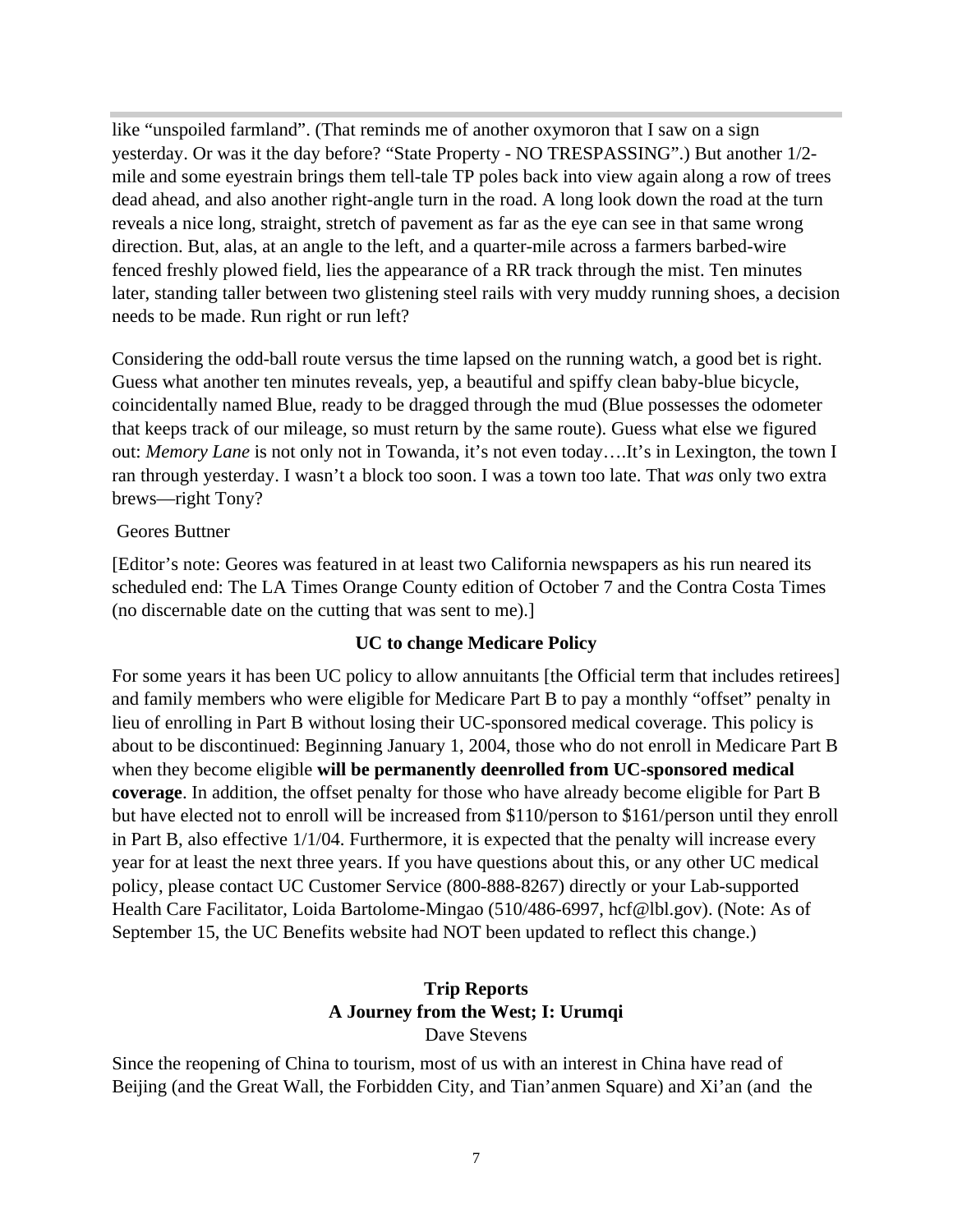terra-cotta warriors). Even before the reopening, most of us had heard of Shanghai in one context or another. Therefore, though we visited those three cities, these memoirs will ignore them in favor of three cities on the western portion of the silk route (the "Silk Road" was not one track, but many, so this generic form of the designation is more accurate than the more common form): Urumqi, Turfan, and Dunhuang. These are small cities by Chinese standards; Urumqi (pronounced ooROOMchi by the Uygurs (pronounced WEEgurs) and Khazaks, who are the largest groups of non-Han-Chinese there resident, and uraMOOCH by the Han) is the largest, at 2,000,000. (Turfan has 200,000 and Dunhuang is rather smaller.)

One sees few westerners in these places, which are essentially large oases in the northernmost of China's two huge western deserts. The southern desert, the Taklimakan, is a desert of shifting sand and dunes, much like the Sahara, to which it is second in size in the world. This northern waste is either barren mountains, deeply eroded, of black and red and brown in the west, shading into mud color as one moves east, or (small g) gobi, named for the capital G version, because of its similar composition of sand mixed with loose rock.

Urumqi's primary attraction today is Tienchi (Heavenly Lake), so named by a royal traveler who saw it mirror calm. We saw it wind-ruffled, in the company of a couple of hundred Chinese tourists of obviously mixed ethnic background—the western silk route has seen much to-ing and fro-ing of peoples and borders, including Han, Uygur, Khazak, Hui, Turkoman, Mongol, Manchu, Tibetan, and a few dozen others; in towns like Urumqi and Turfan they are thoroughly mixed.

Tienchi is a small alpine lake (at an elevation of about 6000') in a fjord-like setting, surrounded by steep, conifer-covered mountains, except at the glacial moraine that dams its lower end, and beyond which one can see the perpetual snows of the highest peaks in the Tien Shan range. Access is by a succession of successively smaller busses, the last of which is a golf cart (which one can eschew in favor of a quarter-mile on Shank's Mare). It's a national park, and they use a Yosemite-like shuttle service to reduce the number of private vehicles. On a sunny day, which we had, it is a gorgeous spot with refreshingly clear air.

On our way down the mountain, our guide persuaded a local Khazak family to let us visit the inside of their yurt. Yurts are domed, circular, tent-like structures constructed of a felt covering over a sapling framework. The members of the frame are lashed into position and the felt (about half an inch thick) is tied on. (We later saw one that was being deconstructed for the winter; the guide said that a family can build or unbuild its yurt in about an hour. The yurt dwellers generally go to an adobe village for the long winter. (The seasons here are uneven: five months each for the extreme temperatures of summer and winter, with only a scant temperate month for each of spring and fall.)) Yurts are far larger on the inside than appears possible from the outside. (The lack of interior furniture provides longer visual avenues than one expects.) And entering one is much like the experience Dorothy Gale had when she stepped outside her house into Munchkin Land, except that here the predominant color is red rather than blue. The inside of this yurt, at least, was a riot of rugs hung on the walls, spread on the floor, draped over the sleeping platform. A small stove with a long stovepipe provides ample warmth.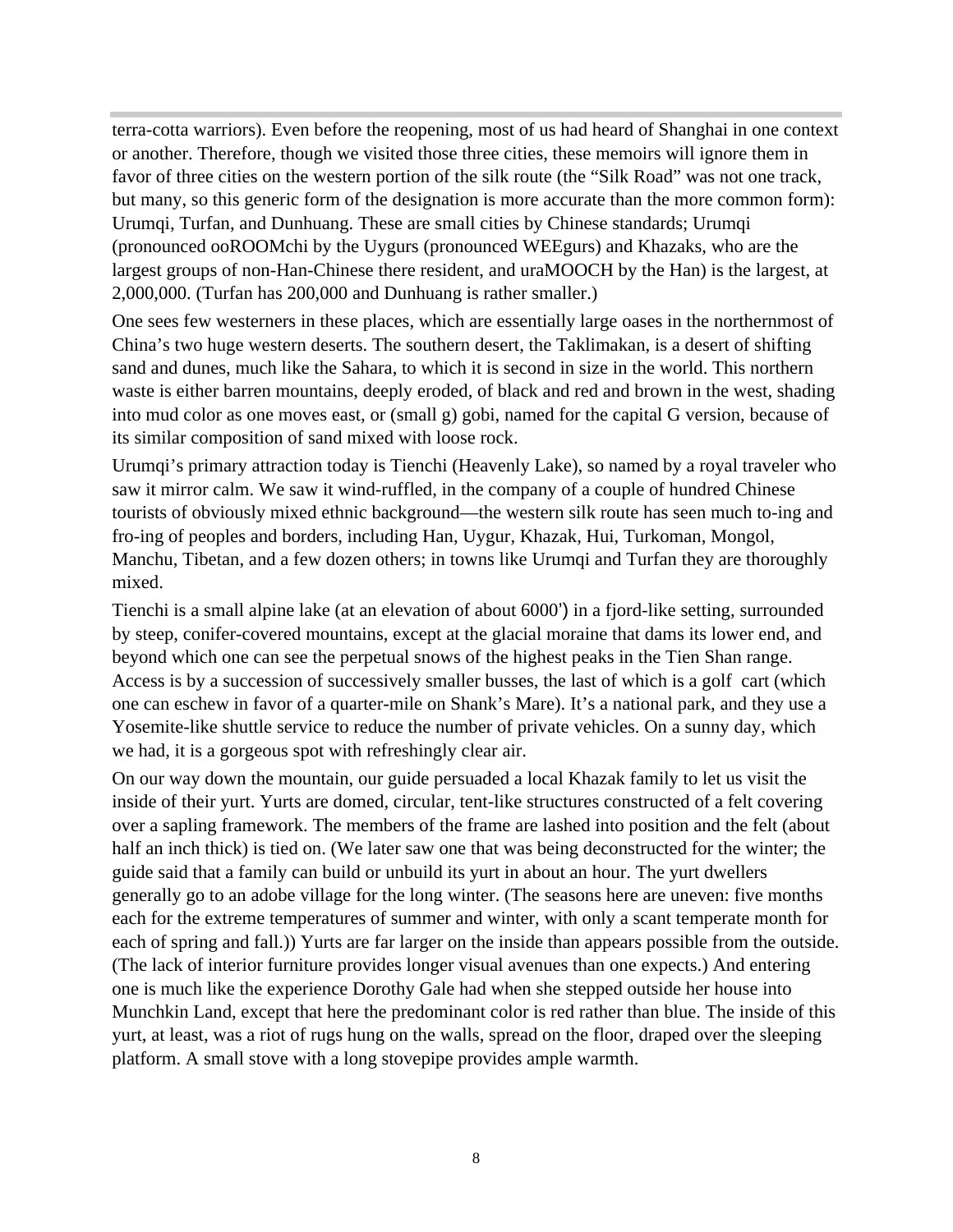Urumqi is also where we learned that the Chinese observe the siesta…China keeps only one time zone, and Urumqi is as far west of Beijing as Seattle is from Washington, D.C. So "morning" in Urumqi runs from 9:30 through about 1:30, then there is siesta, and "afternoon" begins at 4:30. During siesta, many shops, restaurants, and businesses are closed. (The same is true of Turfan, which is in the same province—Xinjiang—as Urumqi.) [Next issue: Turfan and possibly Dunhuang.]

# **Change in Board Meeting Dates**

Effective in October, the EX-Ls Board began meeting on the second Thursday of the second month of each quarter. It is hoped that this will provide enough time for the editor to survive any future production glitches and still get the newsletter out to the membership in a timely manner. The schedule on the back page has been changed to reflect this.

| $\mathbf{1}$<br>$\overline{P}$ | R                 | $^2\mbox{O}$ | P | $3^1$             | $\mathbf N$ | $\overline{4}$<br>Q | U                 | $\rm ^5$ I | T            | $^6$ Y            |
|--------------------------------|-------------------|--------------|---|-------------------|-------------|---------------------|-------------------|------------|--------------|-------------------|
| A                              |                   | B            |   | D                 |             | U                   |                   | N          |              | A                 |
| $^7\rm\,R$                     | E                 | L            | I | E                 | V           | E                   |                   | $^8\rm\,C$ | U            | R                 |
| I                              |                   | I            |   | S                 |             | $\mathbf N$         |                   | I          |              | E                 |
| 9S                             | A                 | T            | E |                   | $^{10}S$    | $\mathbf C$         | A                 | N          | T            |                   |
| H                              |                   | E            |   | $^{11}\mathrm{F}$ |             | H                   |                   | E          |              | $^{12}\mathrm{S}$ |
|                                | $^{13}\mathrm{B}$ | R            | E | A                 | D           |                     | $^{14}\mathrm{T}$ | R          | I            | M                 |
| $^{15}\mathrm{C}$              |                   | A            |   | $\mathbb R$       |             | $^{16}{\rm I}$      |                   | A          |              | I                 |
| $^{17}\mbox{L}$                | E                 | $\mathbf T$  |   | $\rm ^{18}D$      | E           | M                   | E                 | T          | E            | $\mathbb R$       |
| A                              |                   | E            |   | E                 |             | A                   |                   | O          |              | $\mathsf{C}$      |
| $^{19}$ M                      | I                 | $\mathbf D$  | D | L                 | E           | M                   | A                 | R          | $\mathsf{C}$ | H                 |

# **Solution to Ex-L 3**

In the notes,

 $[ang] = anagram$ ,

 $[hom] = homophone,$ 

 $[rev]$  = reverse,

 $()$  = delete the letter(s) included in parens,

 $in =$  inserted into, and

 $+$  = concatenate.

#### Across

- 1.  $prop + in(i)$ quity
- 7. i.e. *in* lever [anag]
- 8. cur(t)
- 9. sat E(ast)
- 10. can *in* St.
- 13. bred [hom]
- 14. mirt(h) [rev]
- 17. 2 meanings
- 18. deme +  $t + E + r$
- 19. novel by George Eliot; *ref.* Ides of March

#### Down

- 1. par-ish
- 2.  $ob + literature + d$
- 3.  $\Gamma d + \text{SE}$  [rev]
- 4. (Hene)quen + ch(annel)
- 5.  $(N + ratio + nicer)$  [anag]
- 6.  $y + are$
- 11. (led  $+$  RAF) [rev]
- 12. chirms [anag]
- 15.  $cla(I)m$
- 16. (M(i)ami) [rev]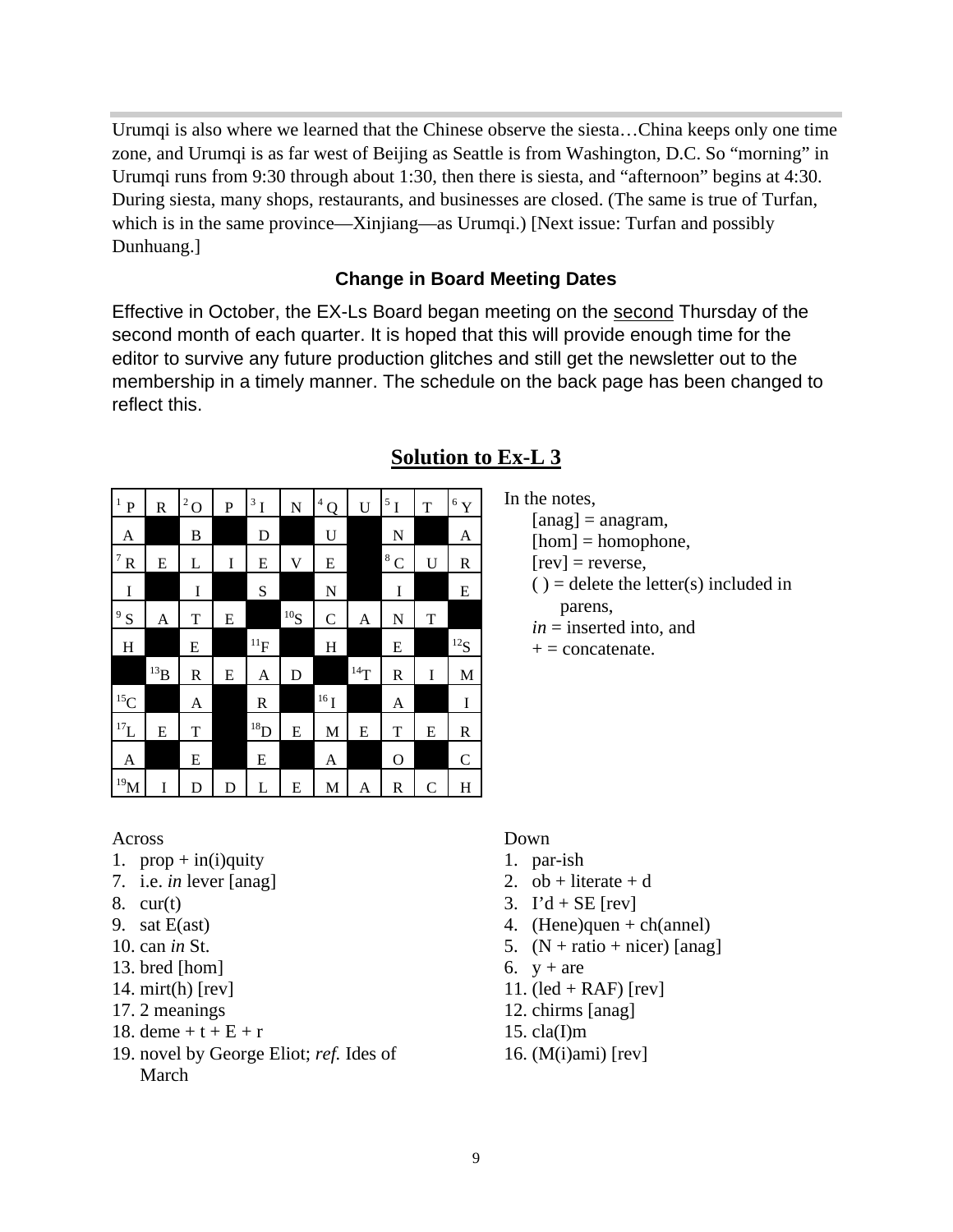# **EX-L 4: Cacophony** *Erith Ehrer*



Twelve of the clues to this crossword have no definition part because the answers share the same definition, which is left to the solver to discover. In all other respects, the clues are normal. (This will turn out to be easier than it might appear at first blush. Solution next issue.)

# Across

- 1. Detailed goat? (5)
- 4. Are chopped in reed. (6)
- 8. Cancel nothing. (7)
- 9. Construction materials without Mom. (5)
- 10. Engagement I am hearing before dark. (7)
- 11. Low round number. (4)
- 14. Set right. (6)
- 16. Colors hurt tense soprano. (6)
- 18. Collections of coins with no center. (4)
- 19. Old dance company approached quickly. (7)
- 23. Start handing money to a beast. (5)
- 24. The end comes after violin shatters green gem. (7)
- 25. It's a crazy time. (6)
- 26. Large fish left out. (5)

# Down

- 1. European said to lie in the sun. (4)
- 2. Earth's endless earthquakes around the center of the earth. (5)
- 3. Named within in combination, it went first.  $(8)$
- 4. Bad actor's in the drink. (6)
- 5. Odd-ball lost his head. (4)
- 6. Dilapidated summary. (3-4)
- 7. Embrace a Web-based partner?
- 12. Showy mountains come up a little short. (7)
- 13. A model map I drag around. (8)
- 15. A crippled one. (7)
- 17. Yo-Yo's little boy? (6)
- 20. German town crier loses head for time. (5)
- 21. Lady who's mixed up in XV. (4)
- 22. Contents of beaker needed. (4)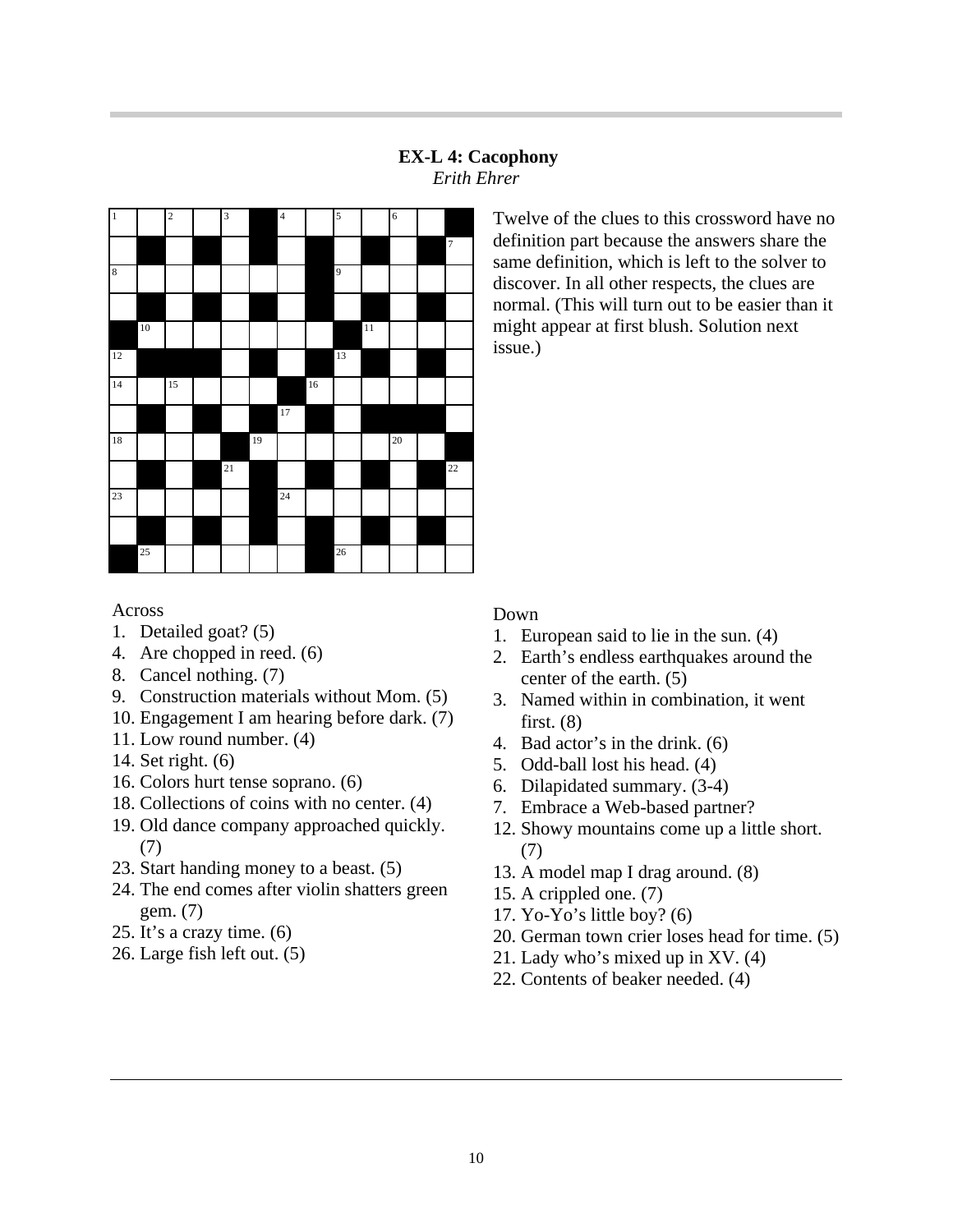# **IN MEMORIAM**

**George Constantian**

**Michael Goldstein**

**Ron Ross**

**David Ruiz**

### **WELCOME NEW MEMBERS**

**Gerald Adamson**

# **Open Enrolment for New Members**

**If any of you members know of Lab ex-employees who might be interested in joining the EX-Ls, have them contact Bud Larsh by e-mail at AlmonLarsh2@juno.com, or by phone at 510-724-1202. Bud will provide them with information about our group, and send them a membership application. Or, send their names and addresses, e-mail or otherwise, to Bud, for followup.**

# **SEE YOU AT THE NOVEMBER 20 LUNCHEON**

| To:                                 | <b>Inge Henle</b><br>820 Villa Lane #3<br>Moraga, CA 94556 |  | Be sure to make reservations by November 14 |       |                                                |
|-------------------------------------|------------------------------------------------------------|--|---------------------------------------------|-------|------------------------------------------------|
|                                     |                                                            |  |                                             |       |                                                |
| I plan to attend the EX-Ls luncheon |                                                            |  |                                             | \$18  | <b>PREPAID</b>                                 |
|                                     |                                                            |  |                                             |       | I will bring $quest(s)$ . Name(s) of guest(s): |
|                                     | Menu Choice(s): Beef _____ Fish ___                        |  |                                             | Salad |                                                |
|                                     | Please make check payable to EX-Ls                         |  |                                             |       | <b>Total Enclosed:</b>                         |